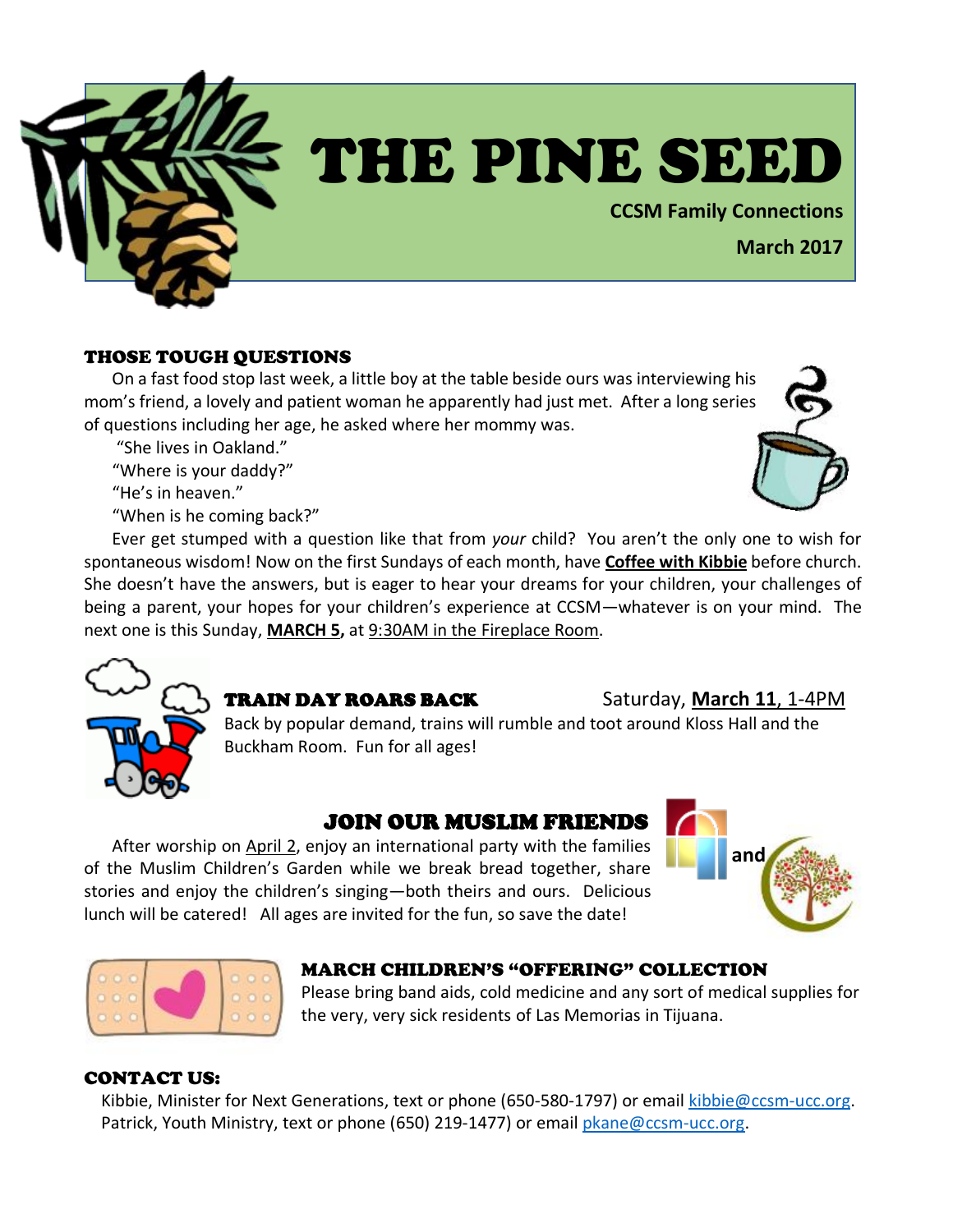Holly Allen, Chair of Children, Youth and Family Ministry, email [hollyallen1@yahoo.com.](mailto:hollyallen1@yahoo.com)

# **MATCH THE ANNOUNCEMENT TO THE CORRECT PICTURE**

# WHAT'S AHEAD FOR HIGH SCHOOL

- A\_Youth group every Sunday after church noon till 2PM.
- Sleep over at church March 25-26 for fun and to take down the Home and Hope tents on Sunday morning.
- Rebuilding Together service project to rehab a dilapidated house in San Mateo on April 29.
	- Service/Learning Road Trip to visit and help with projects in Fresno, June 23-25.
- Sixty Minutes with Mike Mullery every second Sunday of the month in the Fireplace Room during church. Next one is March 12; provocative topic will be current national politics and leadership.

# WHAT'S AHEAD FOR MID-HIGH

- Youth group on the first and third Sunday nights 6-7:30PM, upstairs in the CE Building.
- Mid-High class in the Youth Room every Sunday after the Children's Moment in worship—except first Sunday, when they stay in the service and hang out with Patrick on the back row of the balcony.
	- Mid-High Coming of Age, April 23-24 on a mountain top in Napa.









**A.**







**HOME and HOPE H.**

# CAMPS, CAMPS AND MORE CAMPS